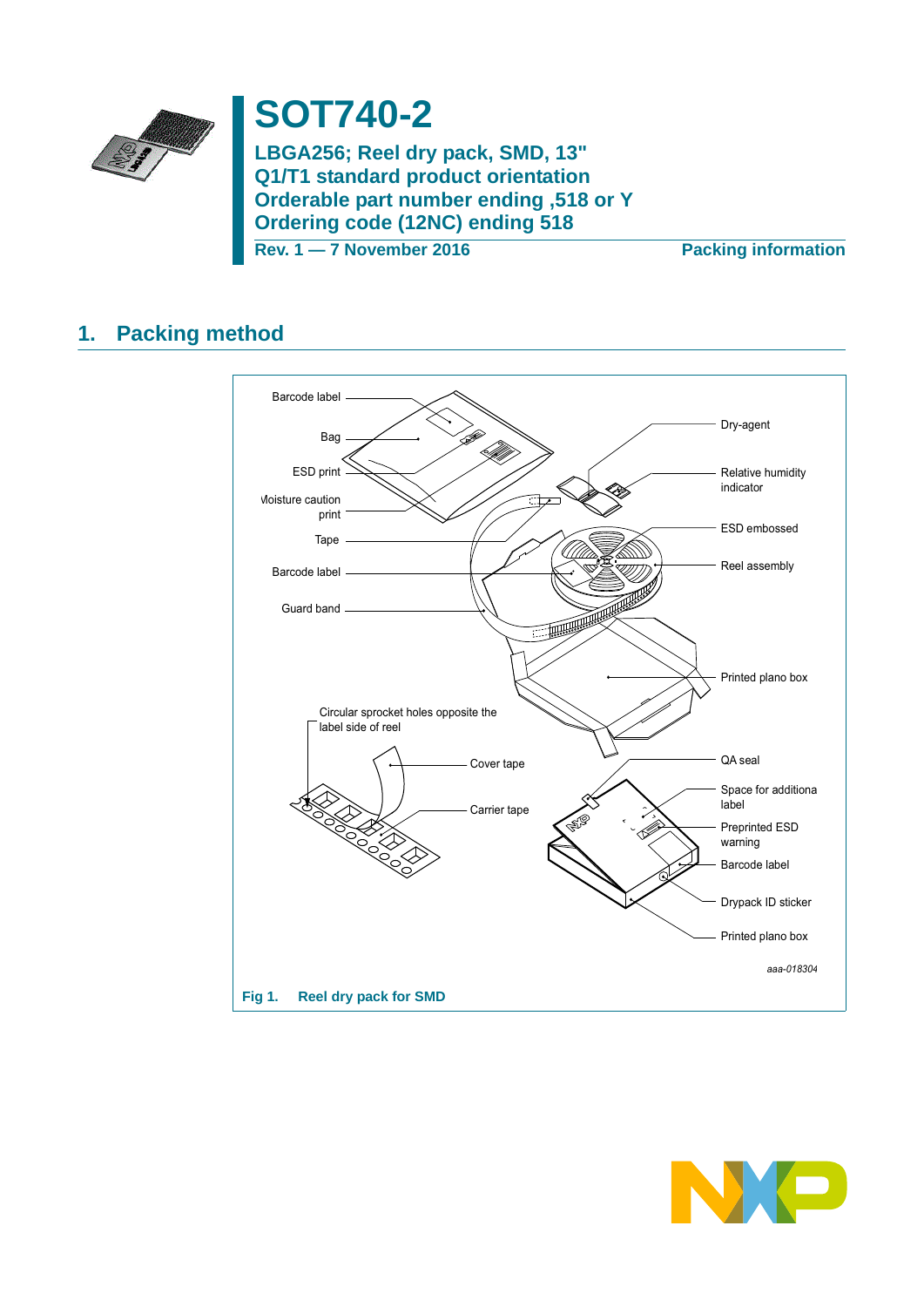#### **LBGA256; Reel dry pack, SMD, 13" Q1/T1 standard product orientation Orderable part number ending ,518 or Y Ordering code (12NC) ending 518**

| <b>Dimensions and quantities</b><br>Table 1. |                                                  |  |                                  |                         |                                                                |  |  |
|----------------------------------------------|--------------------------------------------------|--|----------------------------------|-------------------------|----------------------------------------------------------------|--|--|
|                                              | <b>Reel dimensions</b><br>$d \times w$ (mm) $11$ |  | <b>SPQ/PQ</b><br>$ $ (pcs) $ 2 $ | <b>Reels</b><br>per box | <b>Outer box dimensions</b><br>$\vert x \wedge x \rangle$ (mm) |  |  |
|                                              | $330 \times 24$                                  |  | 1000                             |                         | $342 \times 338 \times 49$                                     |  |  |

<span id="page-1-0"></span>[1]  $d =$  reel diameter;  $w =$  tape width.

<span id="page-1-1"></span>[2] Packing quantity dependent on specific product type. View ordering and availability details at [NXP order portal](http://www.nxp.com/order-portal/), or contact your local NXP representative.

### **2. Product orientation**



### **3. Carrier tape dimensions**



**Table 2. Carrier tape dimensions** *In accordance with IEC 60286-3.*

| $ A_0 $ (mm)     | $B_0$ (mm)       | $K_0$ (mm)                            | T(mm)            | $ P_1$ (mm)    | $\mathbf{W}$ (mm) |
|------------------|------------------|---------------------------------------|------------------|----------------|-------------------|
| $17.30 \pm 0.10$ | $17.30 \pm 0.10$ | $^{\circ}$ 1.95 $\pm$ 0.05 $^{\circ}$ | $10.30 \pm 0.05$ | $24.0 \pm 0.1$ | $124.0 \pm 0.3$   |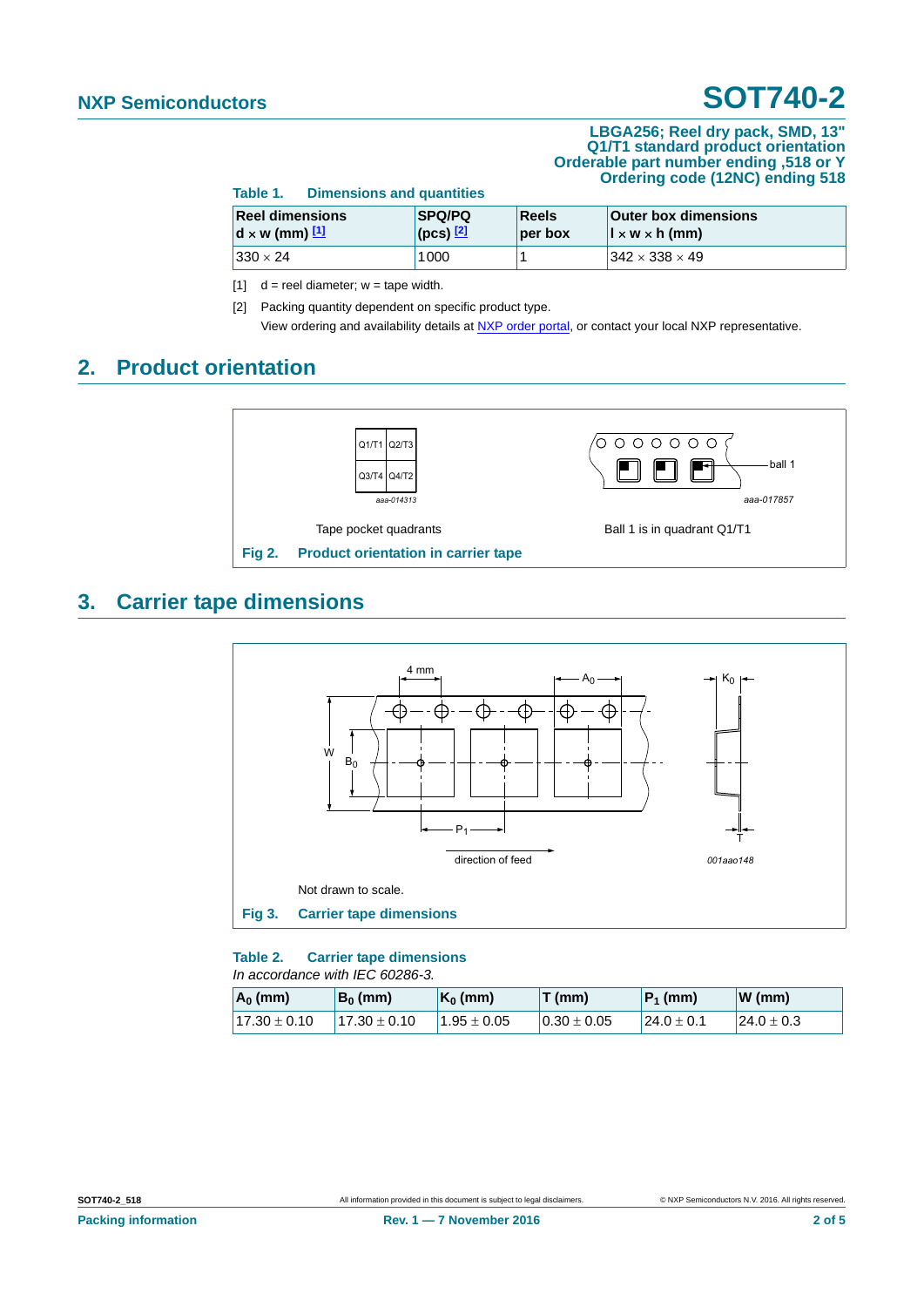#### **LBGA256; Reel dry pack, SMD, 13" Q1/T1 standard product orientation Orderable part number ending ,518 or Y Ordering code (12NC) ending 518**

## **4. Reel dimensions**



### **Table 3. Reel dimensions**

#### *In accordance with IEC 60286-3.*

| A [nom] | W <sub>2</sub> [max] | <b>B</b> [min] | $C$ [min] | $D$ [min]    |
|---------|----------------------|----------------|-----------|--------------|
| (mm)    | (mm)                 | (mm)           | (mm)      | $\mathsf{m}$ |
| 330     | 30.4                 | 1.5            | 12.8      | 20.2         |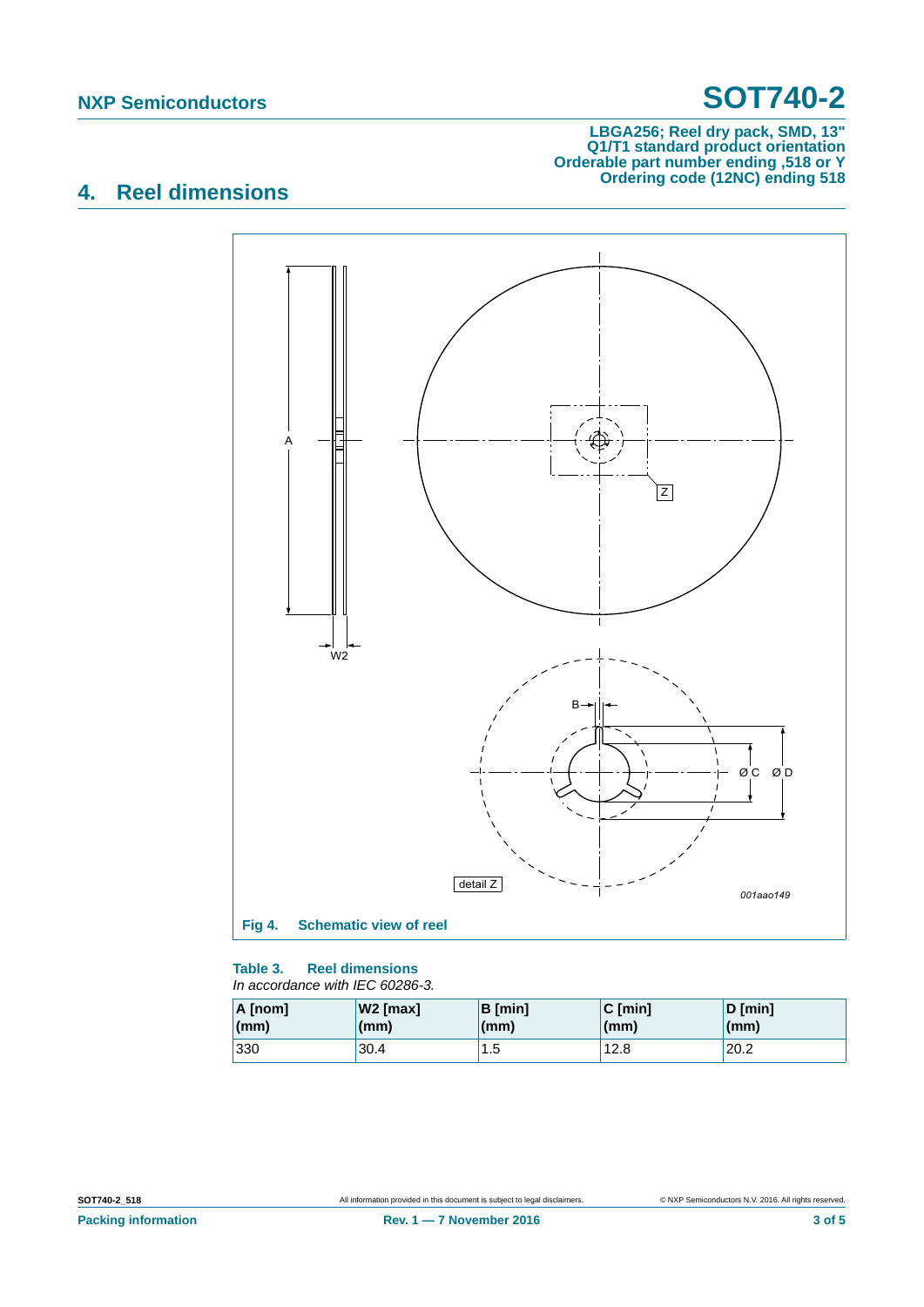#### **LBGA256; Reel dry pack, SMD, 13" Q1/T1 standard product orientation Orderable part number ending ,518 or Y Ordering code (12NC) ending 518**

### **5. Barcode label**



### **Table 4. Barcode label dimensions**

| <b>Box barcode label</b> | Reel barcode label       |  |
|--------------------------|--------------------------|--|
| $\vert x \rangle$ (mm)   | $\vert x \rangle$ w (mm) |  |
| $100 \times 75$          | $100 \times 75$          |  |